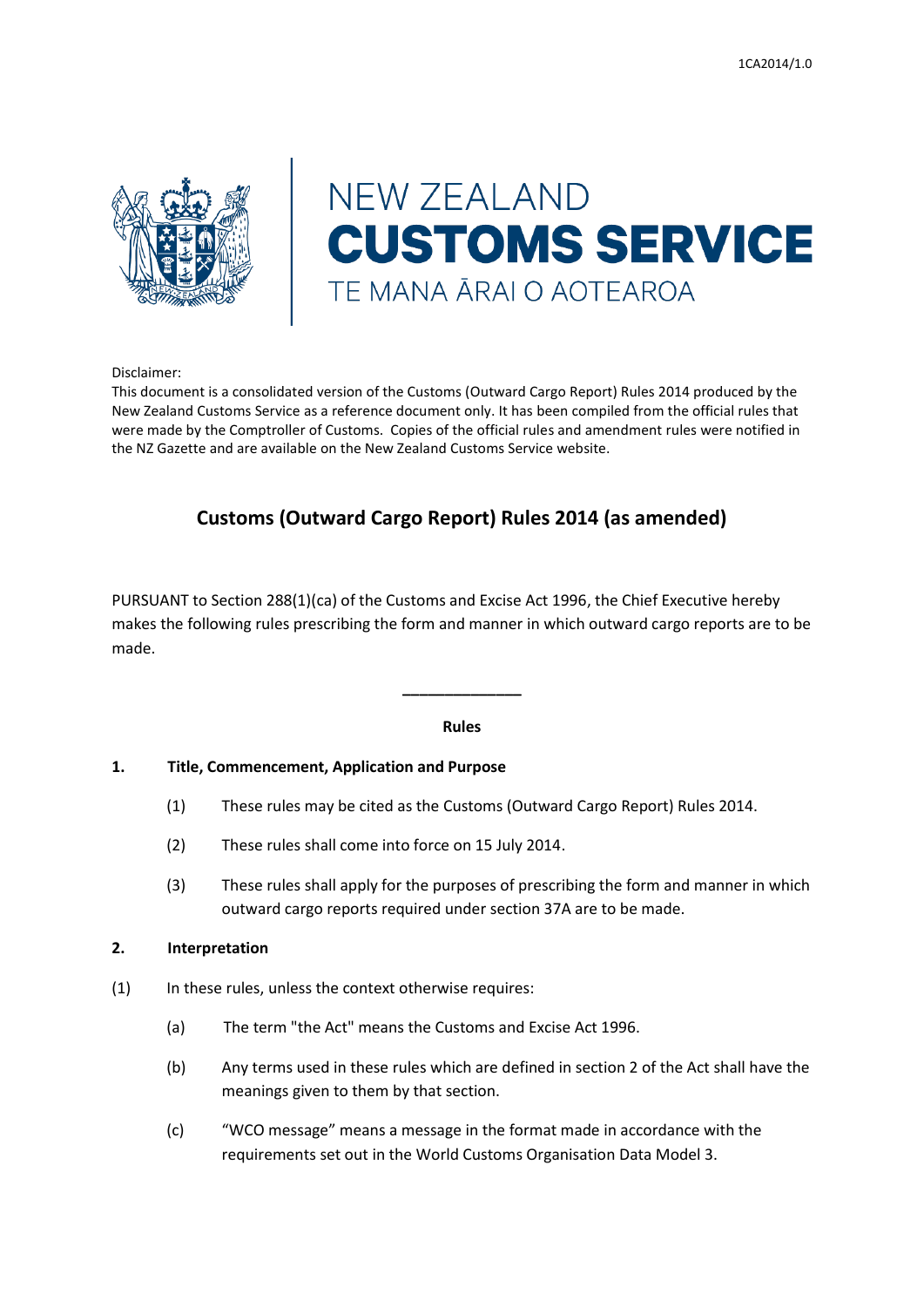- (d) [revoked]
- (e) "Trade Single Window" or "TSW" means the Trade Single Window, a computer system forming part of the JBMS.

# **3. Manner in which report to be made**

Every report required under section 37A is to be made electronically in a format to be determined based on rules 4 and 5.

# **4. Submitter must use WCO message format**

(1) For the purposes of Rule 5, a person responsible for making a report must make the report as a WCO message, in the format specified in Schedule 1.

# **5. Content of report**

(1) The content of the report lodged in the format described in rule 4(1) shall be, for all craft, the particulars specified in Schedule 1.

# **6. Notes**

Where a prescribed form contains any explanatory or other notes such notes do not form part of the prescription but are intended for the guidance of the person making the advance in the completion of a report.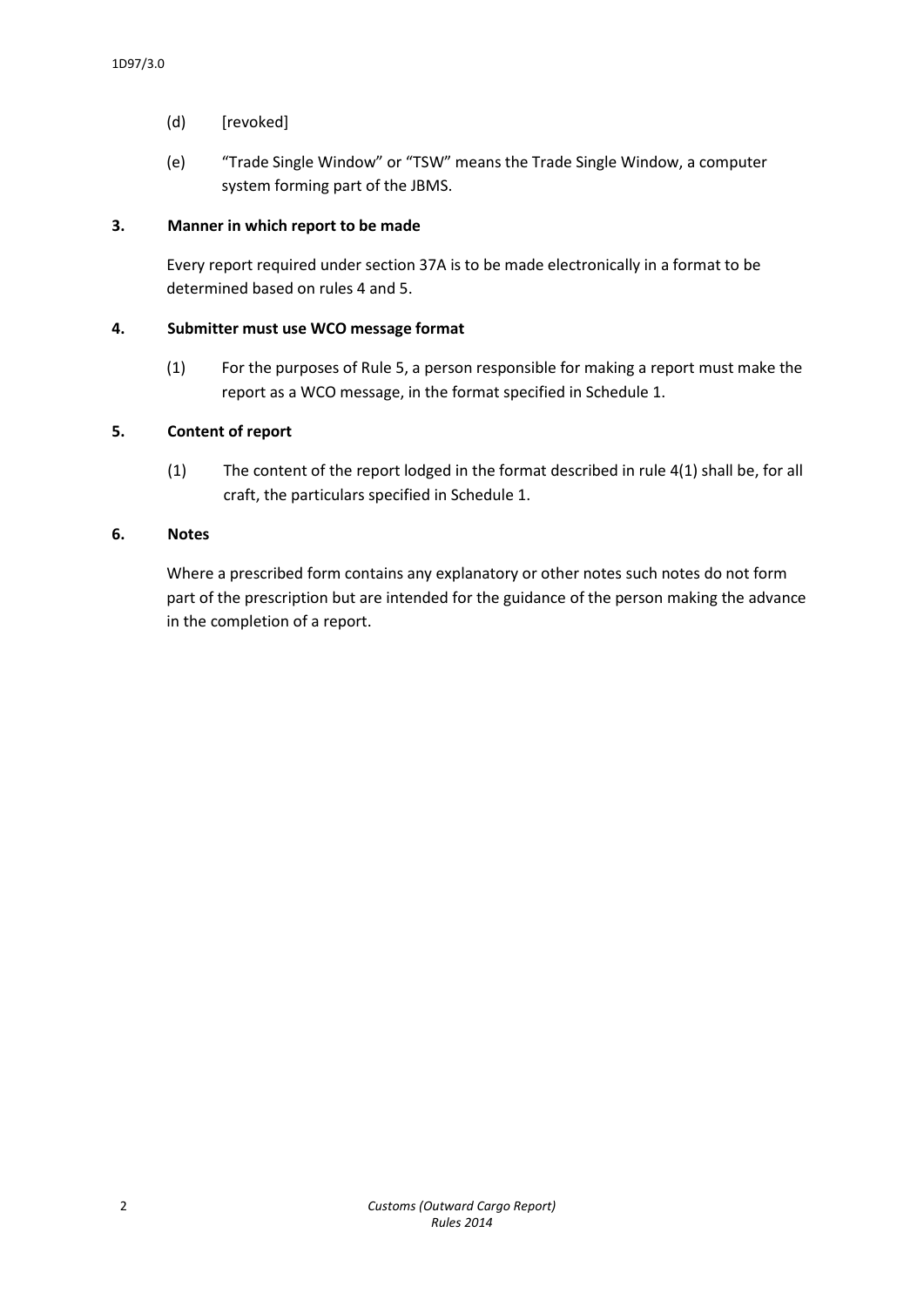#### **SCHEDULE 1**

# **WCO Message Outward Cargo Report**

#### **General Requirements**

- (a) The information submitted in the message must be true, correct and complete in every particular.
- (b) In this Schedule, the term "electronic format" means an electronic message format made in accordance with the requirements set out in the World Customs Organization Data Model 3 and the NZ Trade Single Window Message Implementation Guidelines for Outward Cargo Report (OCR).
- (c) If the information provided in accordance with the message content below is no longer true, correct and complete in every particular, then the related OCR that has been submitted must be either cancelled or replaced or changed in accordance with this Schedule.
- (d) All fields in the OCR must be completed unless stated below.
- (e) [revoked]
- (f) [revoked]

#### **NEW LODGEMENT**

# **Report**

Select "Outward Cargo Report".

#### **Submitter**

The Submitter's Code must be stated.

Note:

The Submitter's code is issued by Trade Single Window for the system (trading partner) sending the transaction. Once sent the Submitter Code cannot be amended.

#### **DECLARATION**

Senders Reference Number

A unique reference number created by the Submitter must be stated. The

Sender's Reference Number must be the same on all subsequent adjustment transactions for an OCR.

#### **CRAFT DETAILS**

#### **Carrier Code**

The unique identification code issued by Trade Single Window for the Carrier must be stated where the OCR is provided by the Carrier.

#### **Carrier Name**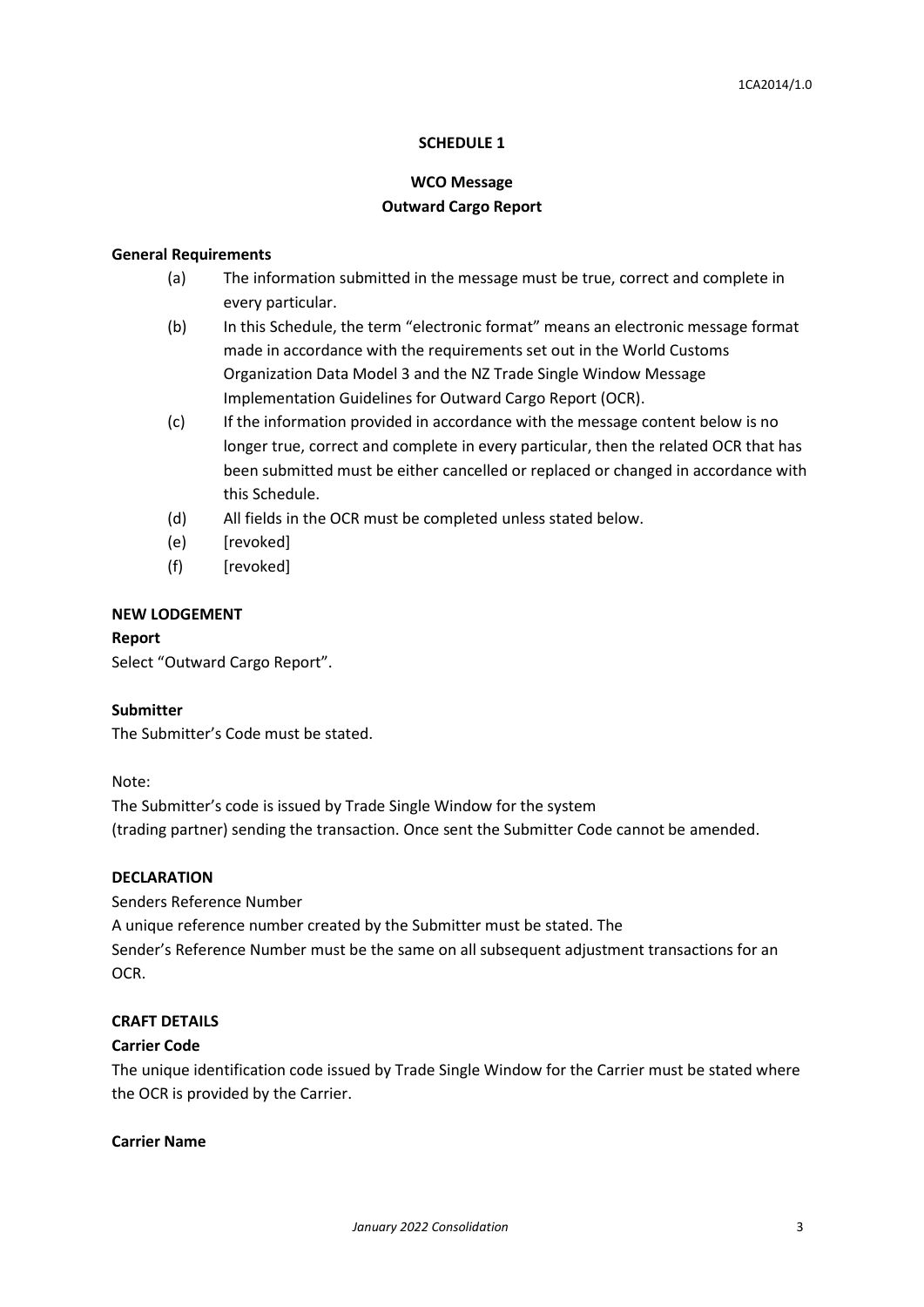The name of the transporting carrier providing the transport of goods from New Zealand must be stated if known. It may be provided when the OCR is submitted by a Consolidator.

The craft is the vessel/ship or aircraft that is departing to a point outside New Zealand with the exported goods.

#### **Craft Name or Flight Number**

The vessel/ship's registered name (if by sea) or the flight number (if by air) must be stated.

#### **Voyage Number**

For exports by sea, the voyage number must be obtained from the Carrier and stated.

#### **IMO/Lloyds Number**

For exports by sea, the International Maritime Organisation (IMO)/Lloyds number should be stated, if known.

#### **Date of Departure**

The date of departure of the craft from New Zealand must be stated, in the format CCYYMMDD. For example, 12 June 2013 would be 20130612.

#### **Port of Departure**

The port where the goods are expected to be loaded for shipment to a point outside New Zealand must be selected. This field must state the 5- character port of loading code (UN/LOCODE) available from www.unesce.org and Customs.

#### **Itinerary**

The countries through which the goods will be routed between the country of origin and the final destination must be stated in actual sequence starting with "1".

# **Country of routing**

Each country, using the country code based on ISO 3166-1 two alpha country code standard available from www.iso.org, must be stated.

#### **CONSOLIDATION**

Where consignments are being consolidated into one large or master consignment and the OCR is reporting a consolidated shipment, then the box asking if this OCR is a consolidated OCR must be checked and further information in relation to the consolidation must be stated or may be stated for third party delivery notification.

#### **Consolidator Code**

The consolidator code issued by Trade Single Window must be stated.

# **Consolidator Name**

The name of the party that will consolidate the consignment must be stated.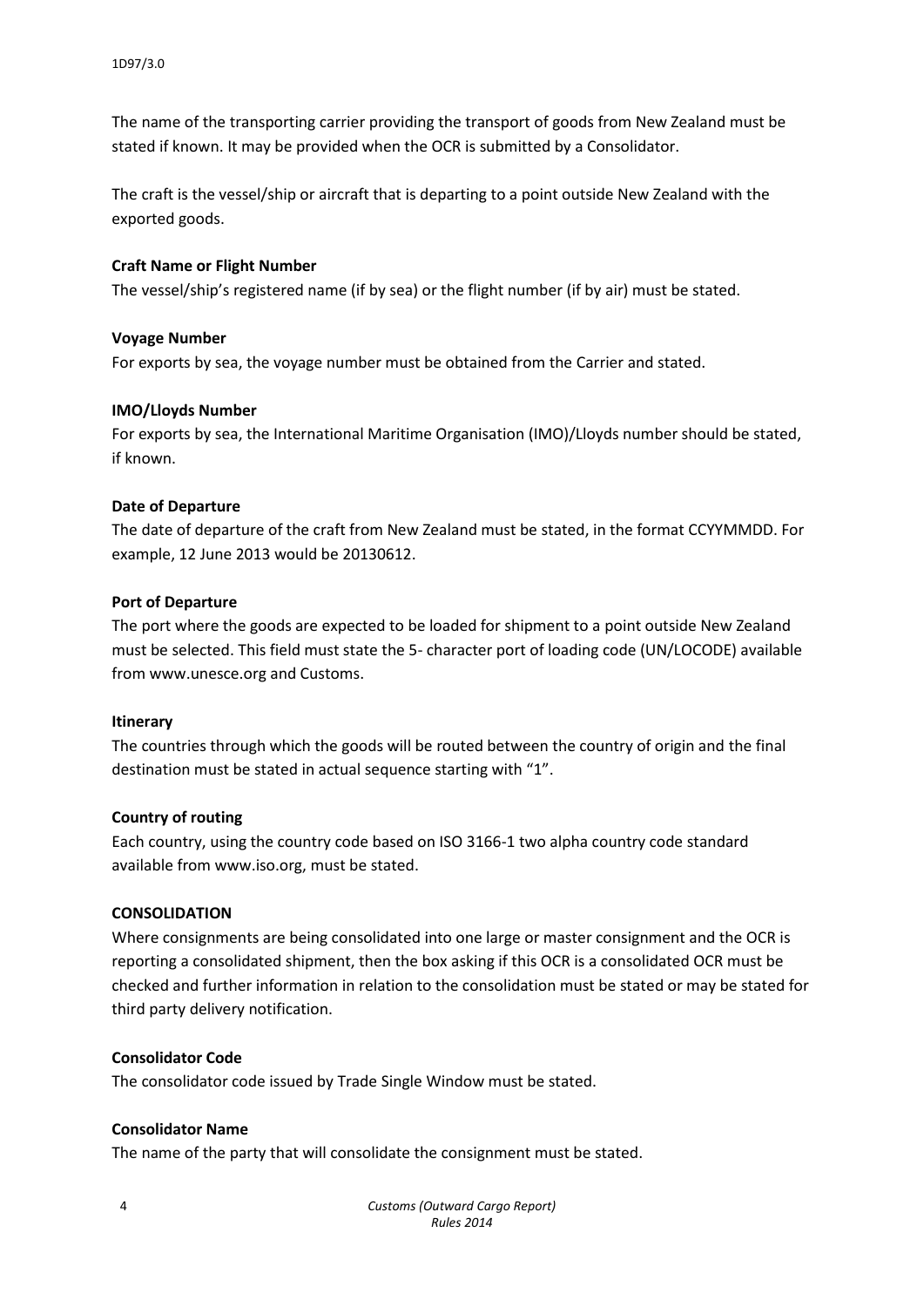# **Master Bill**

#### **Booking Reference**

Where the OCR is a consolidated OCR, then the master bill number or the booking reference number must be stated to state the bill of lading type.

# **Containers**

For consolidation OCRs, where the goods are being exported by sea, information on the containers relating to the consolidation OCR must be stated, the sequence number must be sequentially provided to identify the containers, starting with "1".

#### **Container Number**

The container number for each container in the consolidation OCR must be provided as a continuous string with the prefix, identification and check number and excluding any spaces e.g. ABCU1234560.

#### **Container Status**

The code value "**Full, contains multiple LCL consignments**" must be selected for each container in a consolidated OCR.

#### Note:

"**Full, contains multiple LCL consignments**" means more than one consignment has been packed into the container. The container contains multiple less than full container load (LCL) consignments that individually do not occupy the full space available in a container. The consignments must have at least two different consignees in New Zealand. Another name commonly used and synonymous with this definition is FAK (freight all kinds).

# **Delivery Notification**

For consolidation OCRs, where third party notification is required, then information on the delivery party may be stated.

# **Party Code**

The TSW organisation, person or client code should be stated where delivery notification to a third party is required.

#### **Party Name**

Where the Party Code is not known or a Party Code has not been assigned, the Party Name of the delivery notification party must be stated.

#### **Email**

Where the Party Code is not known or a Party Code has not been assigned, the Email address of the delivery notification party must be stated.

#### Note:

By completing this information the delivery notification party will be notified when the consolidation OCR is accepted.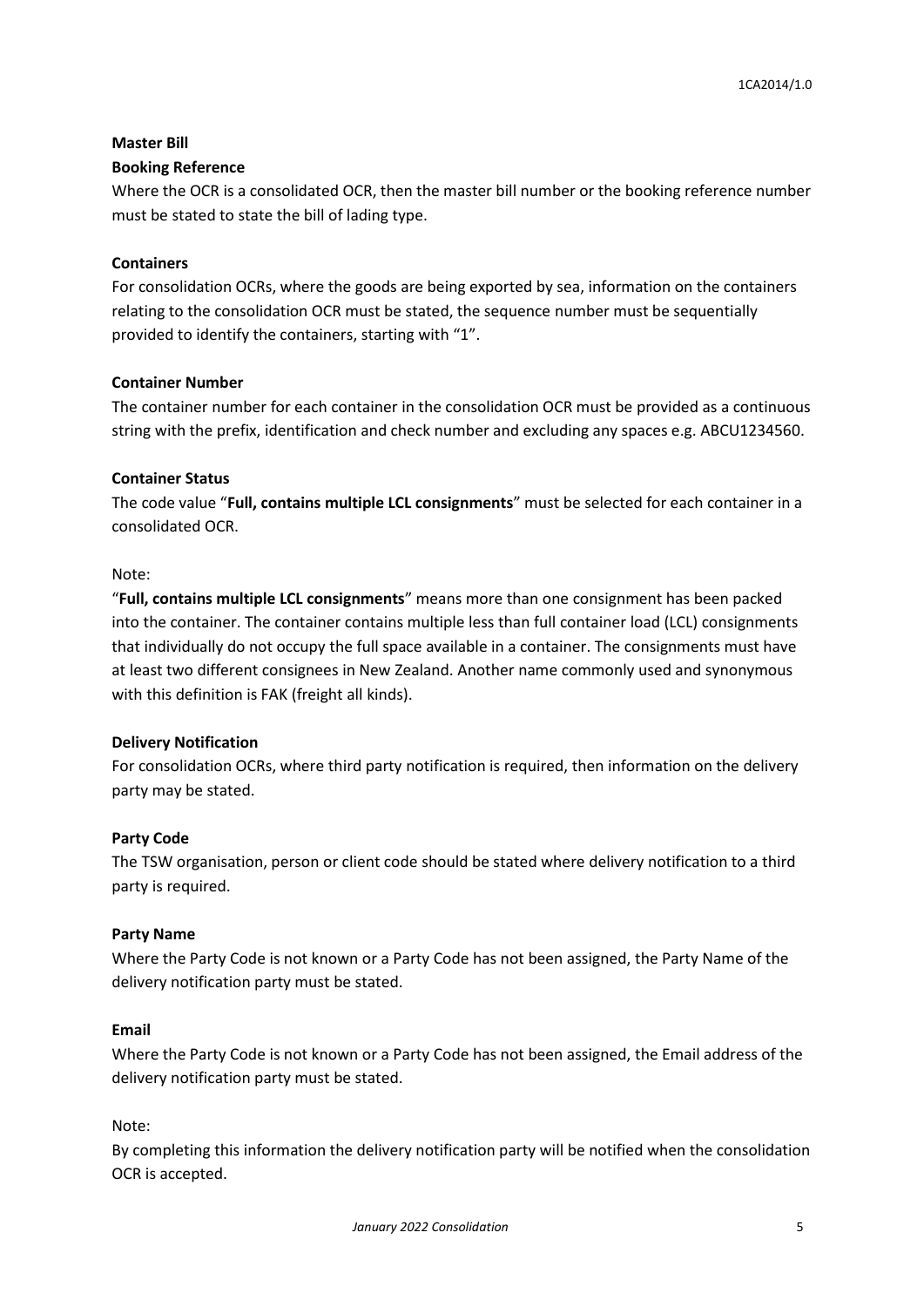# **OVERRIDE REQUEST**

# **Override Indicator**

The override indicator option may be selected to request a previously reported error or to direct the report to a Customs officer for manual processing. The box "Override Indicater" must be checked and the reason for the override or manual processing reason must be stated (a free text field).

# Note:

By checking the box and providing a reason, the field will automatically override the normal automatic processing procedures.

# **ADDITIONAL DOCUMENTS**

Documents can be attached to the electronic message.

# **Document Type**

# **Document Reference Number**

Where an additional document or documents relating to the outward cargo report is/are available, each document type must be selected and the document reference number for each document must be stated.

# **Attachment Type**

# **Attachment**

The Attachment Type must be stated, e.g. "**Attachment PDF**" and the name of the attachment stated.

# **ADDITIONAL INFORMATION**

The details related to additional documents supplied as part of a declaration or sought as part of a response need to be provided

# **Type**

# **Additional Information Text**

# **REMARKS**

This free text field may be used by the sender to state additional information in relation to the OCR declaration.

# **CONSIGNMENTS**

The details about the transport between a consignor and a consignee must be provided, as specified in the transport contract document.

# **Consignment number**

The sequential number to identify each consignment must be stated starting from "**1**". At least one consignment must be present.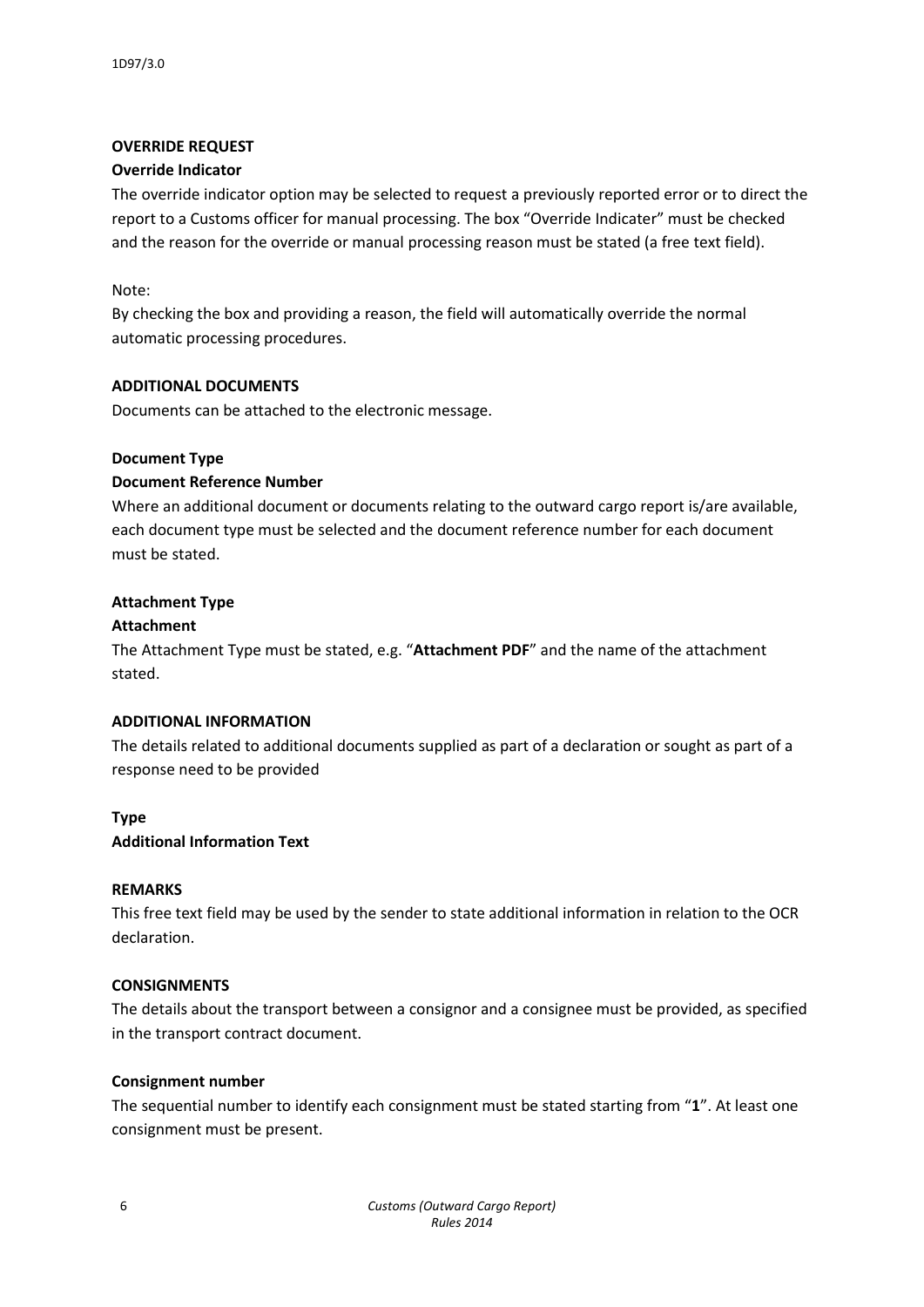If new consignments are subsequently added to the OCR, the consignment number of the new consignment should be a continuation of the existing consignment number series.

If consignments are subsequently deleted from the OCR, the consignment number of the deleted consignment must not be reused.

**Bill Details Bill Type** For each consignment the bill type must be stated: **"Bill of Lading" "Master Bill" "House Way Bill" "Booking Reference**"

#### **Bill Number**

The bill of lading or master bill or house way bill number must also be stated for each consignment.

# **Export Delivery Order Number**

Note:

The Export Delivery Order Number is a TSW-assigned clearance number for the consignment.

Specify the customs clearance number for the bill number specific to the consignment.

#### **Unique Consignment Number**

The Unique Consignment Reference may be included here, if known.

Note:

The unique consignment number relates to any unique reference number that has been assigned to the consignment. The concept of a single, unique consignment reference number that can be used for tracing and verification purposes is only starting to gain some usage internationally, but is commonly used for express freight consignments.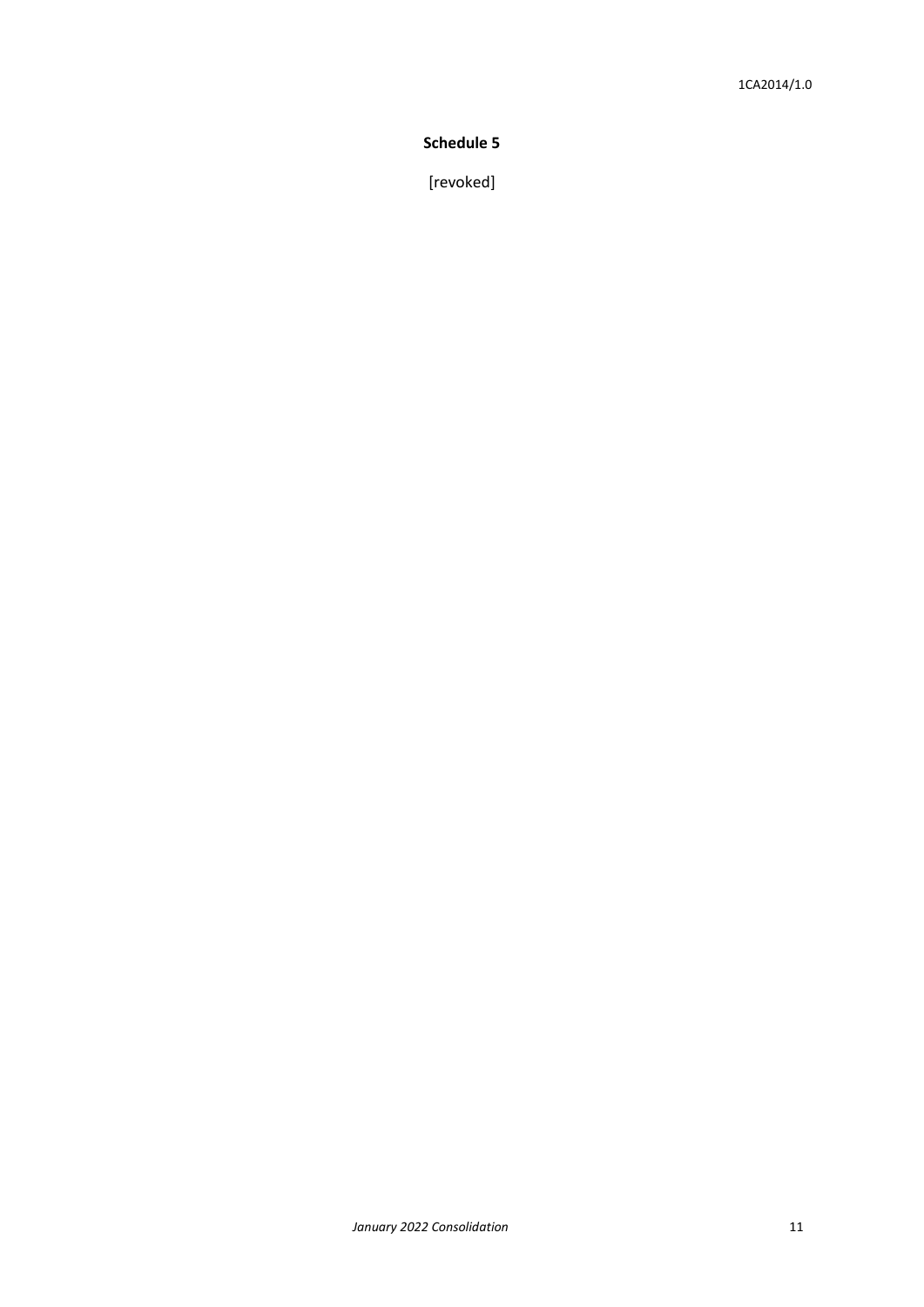Dated at Wellington this 12th day of June 2014.

Carolyn Tremain Chief Executive

\_\_\_\_\_\_\_\_\_\_\_\_\_\_\_